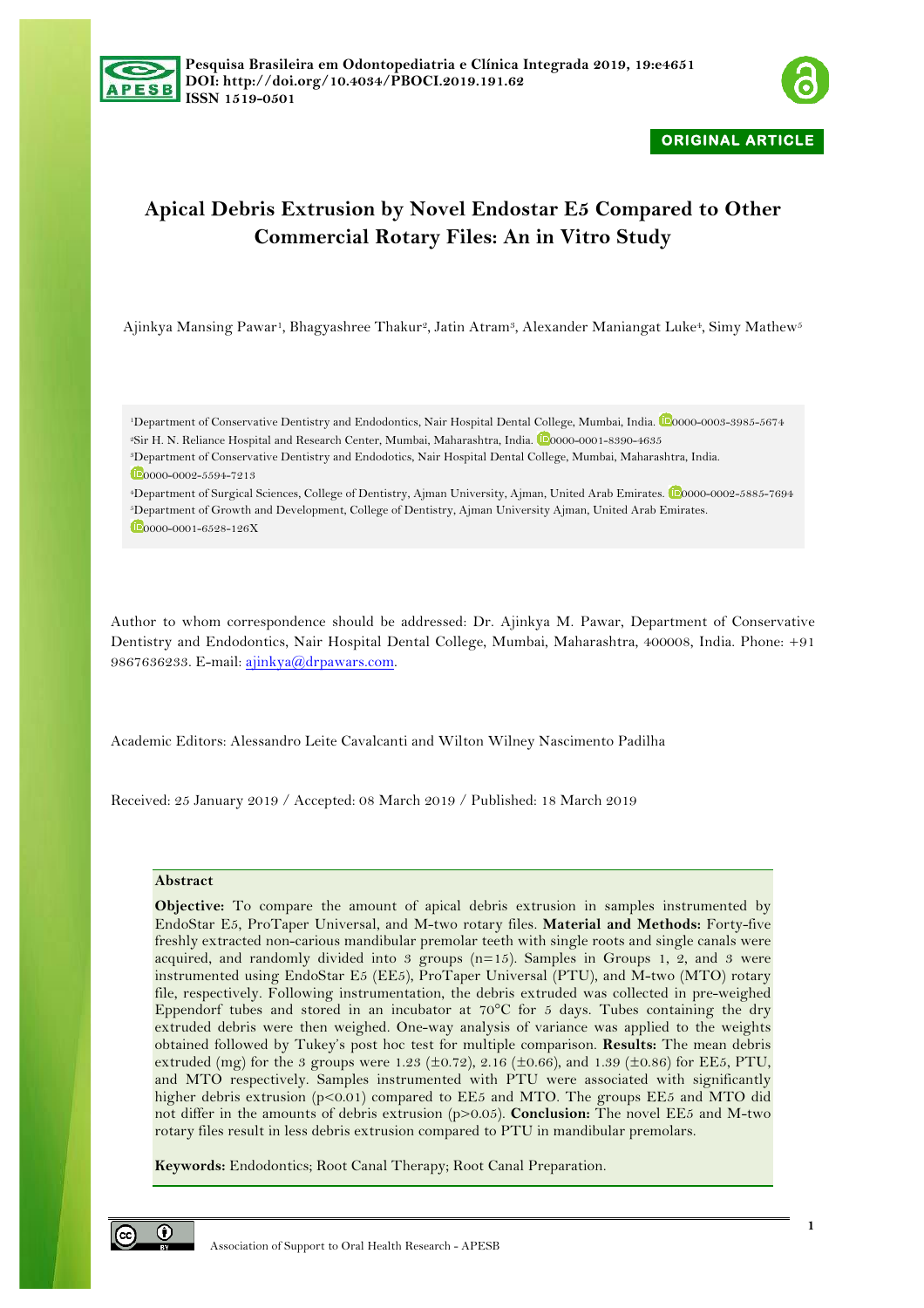# **Introduction**

The aim of root canal instrumentation is to thoroughly debride and disinfect the entire root canal system, and to create a suitable shape for a complete three-dimensional obturation. In an effort to obtain these goals, dentinal debris, necrotic pulp tissue, bacteria and their byproducts are extruded into the periradicular tissues leading to an inflammatory response, postoperative pain and possible delayed healing. Despite of any instrumentation techniques used for biomechanical preparation, all result in apical extrusion of debris; even after the root canal preparation is maintained short of the apical terminus [1-4].

Most of the commonly used motorized files instrument the root canal in a crown down manner and have reported to result in variable amounts of debris extrusion. Also the motorized files possess variable tapers and cross-sections and the use of different operational principles have been developed to improve working safety, to shorten the working time and to create a greater flare within the preparations. The newer systems also provide a cleaner and smoother preparation to receive the final obturation  $\lceil 1-7 \rceil$ .

Push-pull motions tend to produce a more apical extrusion of debris than instrumentation techniques using a rotational motion [6,8]. Recently introduced rotary file system EndoStar E5 (EE5; Poldent Co. LTD., Warsaw, Poland) has no evidence of its effect of instrumentation on the debris extrusion. These files have a cross section similar to that of M-two rotary files (VDW GmbH, Munich, Germany) [9].

The aim of the current study was to observe the effect of novel EE5 instrumentation on the debris extrusion apically when compared to ProTaper Universal (PTU) and M-two (MTO).

## **Material and Methods**

#### Sample Preparation

Forty-five extracted non-carious premolars with fully formed apices were acquired from a pool of freshly extracted teeth, not related to current study. The inclusion criteria considered for tooth selection included; single root canal, no visible root caries, no fractures or cracks under a stereoscopic microscope at x32 magnification, and no signs of internal or external resorption or calcification within the canal. The soft-tissue remnants and calculi (if any) on the external root surface were removed using an ultrasonics scaler. The cusp edges of each sample was flattened aiding as a fixed reference point for root canal instrumentation, followed by standard oval coronal access cavity preparation by an access cavity kit (Endo Z Access Kit, Dentsply Tulsa, OK, USA). Canal patency was achieved for all samples by a #10 K-file and the working length (WL) of each sample with single canal was established as 1 mm short of the length of a #10 K-file that was visible at the major diameter of the apical foramen. The teeth were then randomly divided into three experimental groups for instrumentation, and an experimental model previously described was used to assess the debris extruding apically [6].

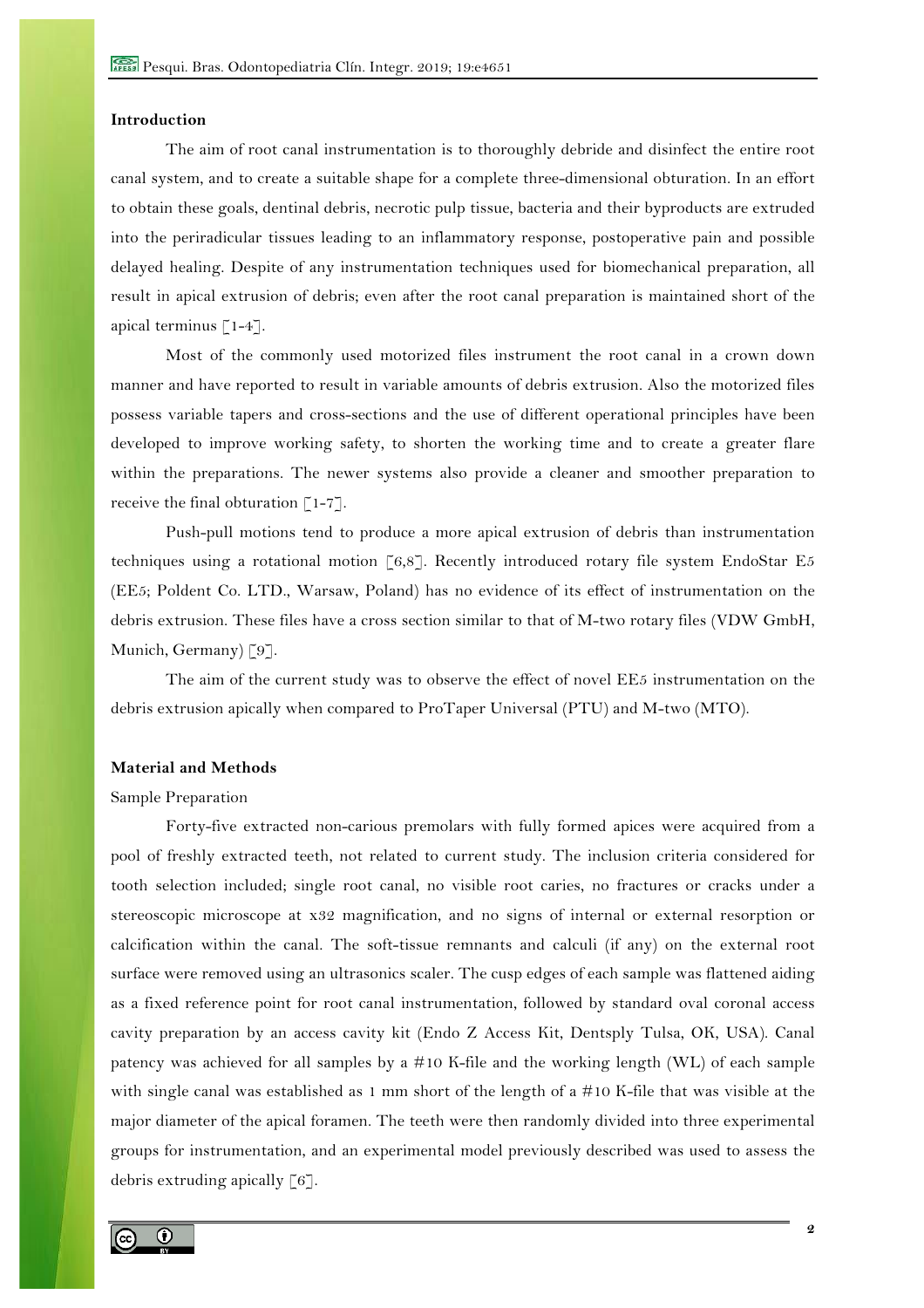Root Canal Instrumentation

- Group 1 EndoStar E5 (EE5): This files system includes the following sizes; E5 1: size 30, 0.08% taper; E5 2: size 30, 0.06% taper; E5 3: size 30, 0.04% taper; E5 4: size 25, 0.04% taper and E5 5: size 20, 0.04% taper. The files were operated at 300 rpm with torque a setting of 2.5 Ncm using an endomotor (Xsmart Plus; Dentsply Maillefer, Ballaigues, Switzerland), according to manufacturers instruction.
- Group 2 M-two (MTO): M-two Ni-Ti rotary instruments (VDW GmbH, Munich, Germany) were used in the same Endodontic motor (X-mart plus) at 300 rpm. The standard set for this system includes number 10 to number 25, and tapers ranging from 0.04 to 0.06 (size  $10/0.04$  taper, size  $15/0.05$  taper, size  $20/0.06$  taper, size  $25/0.06$  taper). The samples were instrumented in the above-mentioned sequence till working length with light apical pressure. The M-two endodontic instruments were used in a simultaneous technique without any early coronal enlargement.
- Group 3 ProTaper Universal (PTU): ProTaper Universal rotary files (Dentsply Maillefer, Ballaigues, Switzerland) were used according to manufacturer's instructions in a preprogramed endodontic motor X-Smart Plus (Dentsply Maillefer, Ballaigues, Switzerland) using a gentle in and out brushing motion. The instrumentation sequence was SX at twothird of the working length (WL), S1 (17/0.06 taper) and S2 (20/0.06 taper) at 1 mm short of WL, and F1 (20/0.07 taper) and F2 (25/0.08 taper) at the WL already determined.

# Debris Collection

The present study used the experimental model previously described [6]. A hole was created in a stopper and a 27-G needle was used alongside the stopper to equalize air pressure inside and outside the tubes. Each stopper with the tooth and the needle was attached to its Eppendorf tube, and the tubes were fitted into vials. Only the outer vial handled the entire apparatus. Before root canal instrumentation, the Eppendorf tubes were weighed to 10-6 precision by using a microbalance (Cubis, Sartorius Lab Instruments GmbH & Co. KG, Göttingen, Germany). Three consecutive measurements were taken for each tube, and the mean values were recorded. All vials were covered with aluminum foil to prevent the operator from observing debris extrusion while instrumentation.

#### Irrigation Protocol

During canal preparation, after each instrument the canals were irrigated with 5 mL of bidistilled water using a syringe and 29-gauge side-vented needle NaviTip 31ga (Ultradent Products Inc., South Jordan, UT, USA). For all the groups, EDTA gel was used as a lubricant throughout the instrumentation procedure.

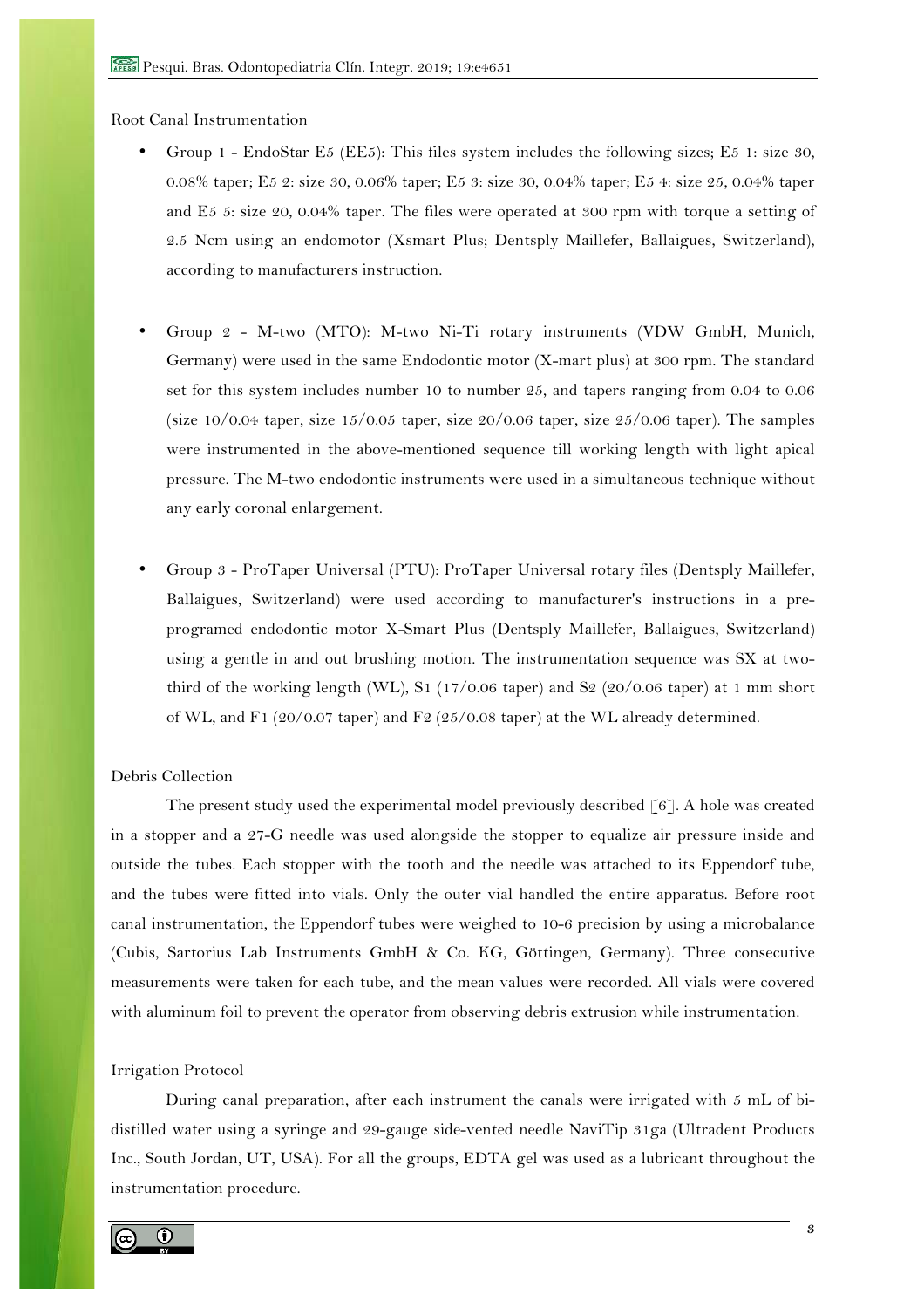#### Evaluation of Apically Extruded Material

Following completion of entire instrumentation sequence for all the 3 groups, the teeth were removed from the tube and debris adhering to the root surface was collected in the centrifuge tube by washing off the apical area of the tooth with 1 ml distilled water. Before weighing the dry debris with an electronic balance, the centrifuge tube was stored in an incubator at 70°C for 5 days, to allow the moisture to evaporate. A second examiner blinded to group assignment completed evaluation. The net weight of the dry debris was determined by subtracting the original weight of the empty Eppendorf tube from the gross weight.

#### Statistical Analysis

The raw pooled data of the weights were statistically analyzed by application of One-way analysis of variance (ANOVA) and Tukey's post hoc test using IBM SPSS Statistics version 22.0 (IBM Corporation, New York, USA) for MacBook OS. The level of significance was set at p<0.05.

# **Results**

All specimens were associated with debris extrusion apically after root canal instrumentation. The means and standard deviations of debris extruded by the different instrumentation endodontic file sequences are presented in Table 1. The PTU rotary files were associated with significantly high debris extrusion when compared to  $EE5$  (p<0.01), and MTO  $(p<0.05)$ .

| Instrumentation | N  | Mean | SD         | p-value | Post hoc Test |
|-----------------|----|------|------------|---------|---------------|
| EE <sub>5</sub> | 15 | 1.23 | $\pm$ 0.72 | 0.001   | PTU < 0.01    |
|                 |    |      |            |         | MTO > 0.05    |
| PTU             | 15 | 2.16 | $\pm 0.66$ |         | EE5 < 0.01    |
|                 |    |      |            |         | MTO < 0.05    |
| <b>MTO</b>      | 15 | 1.39 | $\pm 0.86$ |         | PTU $< 0.05$  |
|                 |    |      |            |         | EE5 > 0.05    |

**Table 1. Mean and standard deviation (SD) for the three instrumentation groups.**

One-way ANOVA

# **Discussion**

According to the results, all the three endodontic files extruded considerable amount of debris apically. The PTU rotary file sequence resulted maximum debris extrusion compared to EE5 (p<0.01), and MTO (p<0.05). The other two groups (EE5 and MTO) did not differ significantly in the amount of debris extrusion (p>0.05). Similar results of higher extrusion of debris with PTU have been reported in previous studies [1,5,10]. However, to the authors' knowledge the debris extrusion using the novel EE5 is yet to be reported in literature.

A common finding of most studies in endodontic literature is that the crown-down technique extrudes less debris and irrigants apically as compared to the step-back technique and that a linear filing motion extrudes more debris when compared to instruments used in rotational motion [8].

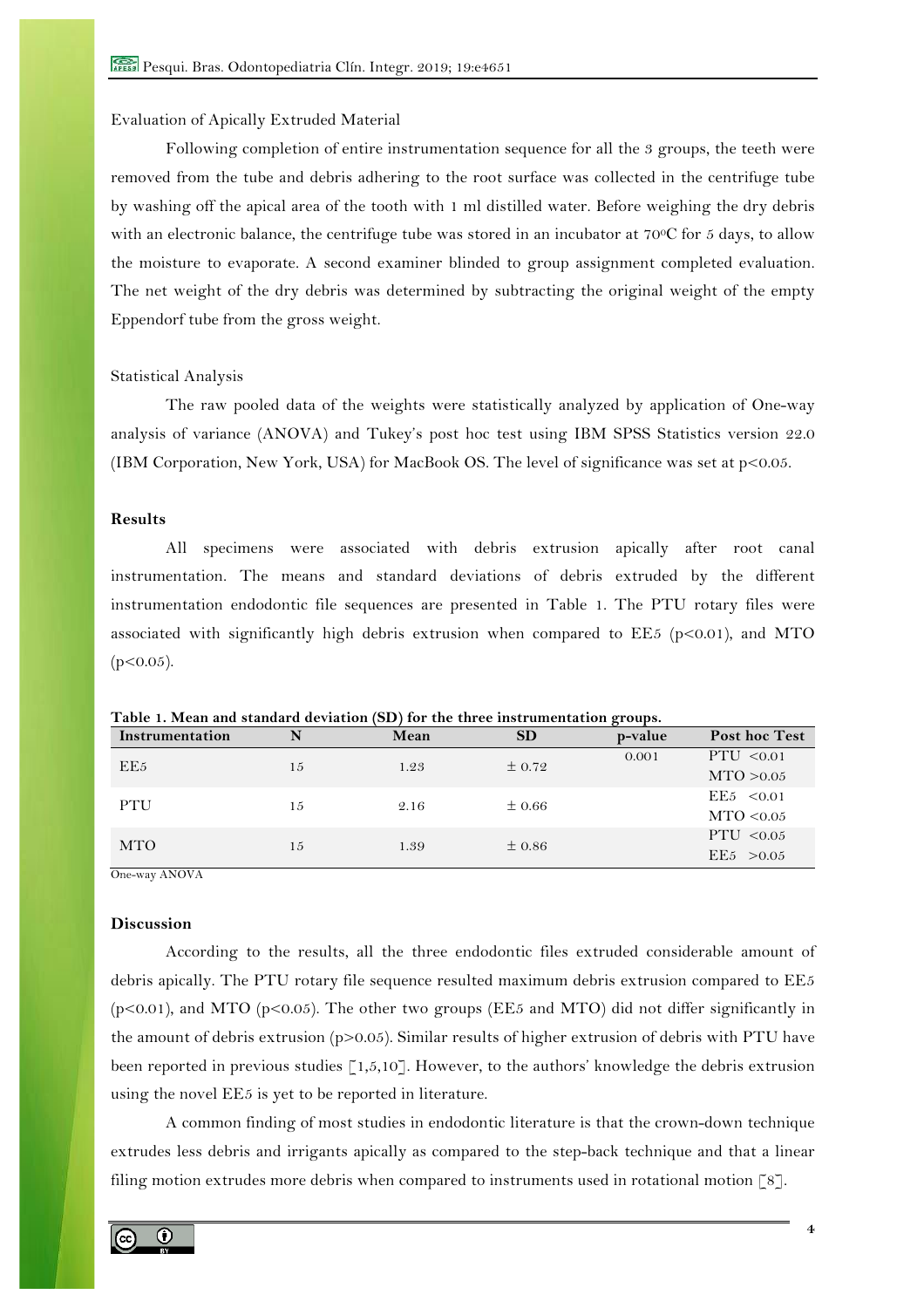PTU files possess a triangular cross-section, with progressive tapering along the length leading to a smaller chip space area, and enhance the debris transportation towards the apical third  $\lceil 11 \rceil$ . It was previously mentioned that more extruded debris are associated with full sequence ProTaper Universal rotary files may be due to several times of irrigation and insertion of instrument in canal till length [12]. It can also be speculated that an aggressive, faster system, which removes a substantial amount of dentine in a shorter period of time, resists the coronal displacement the debris with the same efficiency as it cuts, thus possessing a risk of increased apical extrusion of debris. Also, the long pitch design of the ProTaper instruments may cause a greater amount of debris to be extruded  $[13,14]$ .

M-two is used in single length method in which all the instruments were used till WL and very small hand files are used for initial glide path. In M-two files, the distance between the cutting blades increases from the instrument tip to the shaft, the progressive pitch and absence of radial lands produce less dentinal debris. Space for dentin removal is deeper at the back of the blade. This reduces the risk of apical extrusion [8]. The EE5 is similar in cross-section to the MTO rotary files [9]. In the current study they resulted in similar amount of debris extrusion apically and did not differ statistically from each other (p>0.05).

The selection of irrigation solution could affect the quantitative values of the extruded debris. The use of NaOCl seems more logical and reflects clinical conditions, as it is used during routine endodontic procedures. However, sodium crystals cannot be separated from debris and might adversely affect the reliability of the experimental methodology. Therefore, distilled water was used as an irrigant to prevent misleading weight measurements as a result of possible crystallization of sodium hypochlorite solution in the current study [15]. The weight of extruded debris might also be affected by hydration from moisture in the air. Hence, in the present study, the tubes were weighed repeatedly for three times and for more precision the average was taken into consideration  $\lceil 4, 16 \rceil$ .

# **Conclusion**

The novel EndoStar E5 resulted in less debris extrusion compared to ProTaper Universal, and similar debris when compared to M-two rotary endodontic files.

#### **Financial Support:** None.

**Conflict of Interest:** The authors declare no conflicts of interest.

# **References**

[1] Pawar AM, Pawar MG, Metzger Z, Kokate SR. The self-adjusting file instrumentation results in less debris extrusion apically when compared to WaveOne and ProTaper Next. J Conserv Dent 2015; 18(2):89-93. https://doi.org/10.4103/0972-0707.153057

[2] Seltzer S, Naidorf IJ. Flare-ups in endodontics: I. Etiological factors. J Endod 1985; 11(11):472-8. https://doi.org/10.1016/S0099-2399(85)80220-X